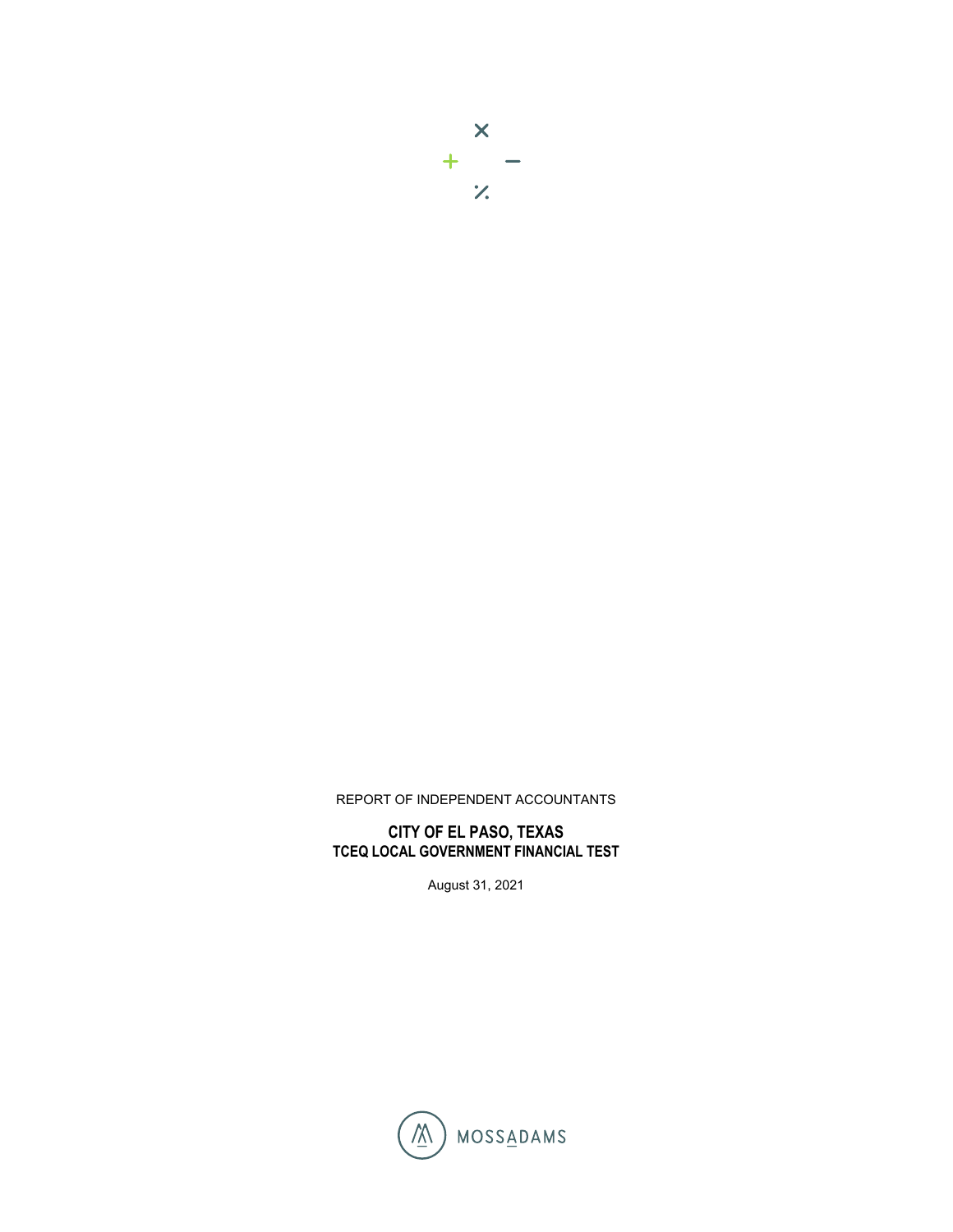

## **Report of Independent Accountants**

The Honorable Mayor Members of the City Council City of El Paso, Texas

Texas Commission on Environmental Quality

We have performed the procedures enumerated below to the ratios as of and for the year ended August 31, 2021. The City of El Paso, Texas (the City) is responsible for the ratios.

The City has agreed to and acknowledged that the procedures performed are appropriate to meet the intended purpose of evaluating the City's financial assurances of the Local Government Financial Test as required by Texas Administrative Code Title 30, Part 1, Chapter 37, Rule 37.271. This report may not be suitable for any other purpose. The procedures performed may not address all the items of interest to a user of this report and may not meet the needs of all users of this report and, as such, users are responsible for determining whether the procedures performed are appropriate for their purposes.

The procedures and the associated findings are as follows:

1. Recalculate the ratio of cash plus marketable securities to total expenditures and note if the ratio is greater than or equal to 0.05 and compare the total cash plus marketable securities and the total expenditures to those amounts reported in the City's Annual Comprehensive Financial Report (ACFR) as of and for the year ended August 31, 2021.

**Result:** We recalculated the ratio of cash plus marketable securities to total expenditures. We noted the ratio was greater than or equal to 0.05 and the amounts of total cash plus marketable securities and the total expenditures agreed to the amounts reported in the City's ACFR without exception.

| Cash and Marketable Securities                                | 487.409.253 |
|---------------------------------------------------------------|-------------|
| Total expenditures                                            | 914.972.875 |
| Ratio of cash and marketable securities to total expenditures | 0.53        |

2. Recalculate the ratio of annual debt service to total expenditures and note if the ratio is less than or equal to 0.20 and compare the annual debt service and the total expenditures to those amounts reported in the City's ACFR as of and for the year ended August 31, 2021.

**Result:** We recalculated the ratio of annual debt service to total expenditures. We noted that the ratio was less than 0.20 and that the amounts of annual debt service and total expenditures agreed to the amounts reported in the City's ACFR without exception.

| Annual debt service                                | 150.032.151 |
|----------------------------------------------------|-------------|
| Total expenditures                                 | 914.972.875 |
| Ratio of annual debt service to total expenditures | .በ 16       |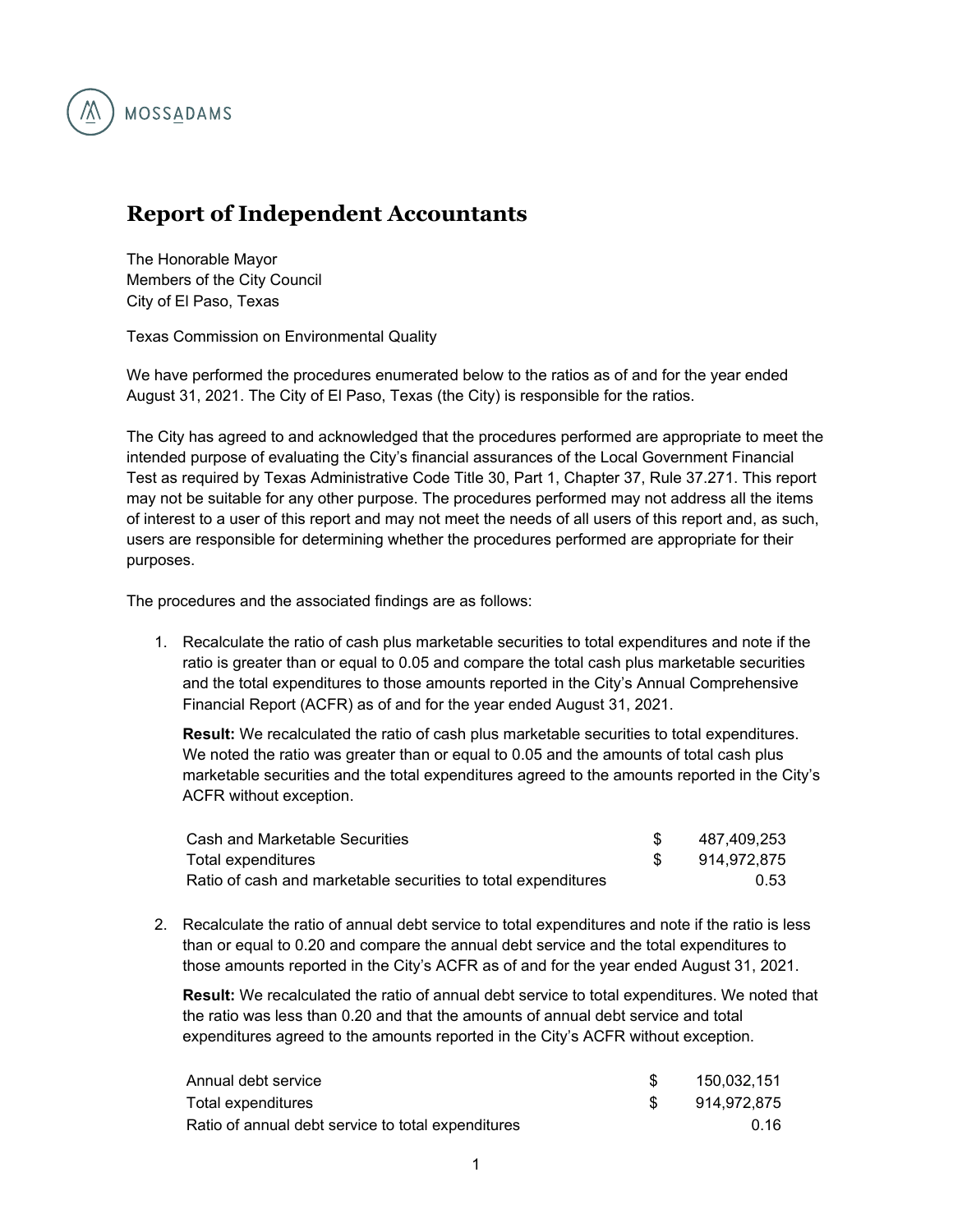3. Obtain a copy of the City's Independent Auditor's Report included in the City's ACFR and note whether the financial statements were prepared in accordance with accounting principles generally accepted in the United States of America and must not have received an adverse opinion, disclaimer of opinion, or other modified opinion.

**Result:** We obtained a copy of the City's Independent Auditor's Report included in the City's ACFR as of and for the year ended August 31, 2021. We noted the financial statements were prepared in accordance with accounting principles generally accepted in the United States of America and that an unmodified opinion was issued.

4. Recalculate the computation of excess revenue over expenditures to note if the City has not operated at a deficit equal to 5.0% or more of the total annual revenue for the periods presented and compare the total amount of annual revenue and expenditures used in the recalculation to those amounts reported in the City's ACFR as of and for the year ended August 31, 2021.

**Result:** We recalculated the computation of excess revenue over expenditures for the years ended August 31, 2021 and 2020. We noted that the City had not operated at a deficit equal to 5.0% or more of the total annual revenue for periods presented and the total amount of annual revenue and expenditures agreed to the amounts reported in the City's ACFR without exception.

|                                                    | Year Ended August 31, |                              |    |                            |
|----------------------------------------------------|-----------------------|------------------------------|----|----------------------------|
|                                                    |                       | 2021                         |    | 2020                       |
| Total annual revenues<br>Total annual expenditures | \$                    | 1,063,850,305<br>914,972,875 | \$ | 905,593,393<br>775,771,374 |
| Excess of revenue over expenditures                | S                     | 148,877,430                  | \$ | 129,822,019                |
| Percent excess divided by annual revenue           |                       | 13.99%                       |    | 14.34%                     |

5. Obtain a copy of the City's audited financial statements as of and for the year ended August 31, 2021 to note whether there are disclosures that the City is in default on any outstanding general obligation bonds as of the date of the financial statements.

**Result:** We obtained a copy of the City's audited financial statements as of and for the year ended August 31, 2021 and noted the City did not include disclosures regarding default on any outstanding general obligation bonds as of the date of the financial statements.

6. Obtain a copy of the City's audited financial statements as of and for the year ended August 31, 2021 and note if any outstanding general obligation bonds are rated lower than Baa as issued by Moody's or BBB as issued by Standard and Poor's.

**Result:** We obtained a copy of the City's audited financial statements as of and for the year ended August 31, 2021 and noted the City's outstanding general obligation bonds were not rated lower than Baa as issued by Moody's or BBB as issued by Standard and Poor's.